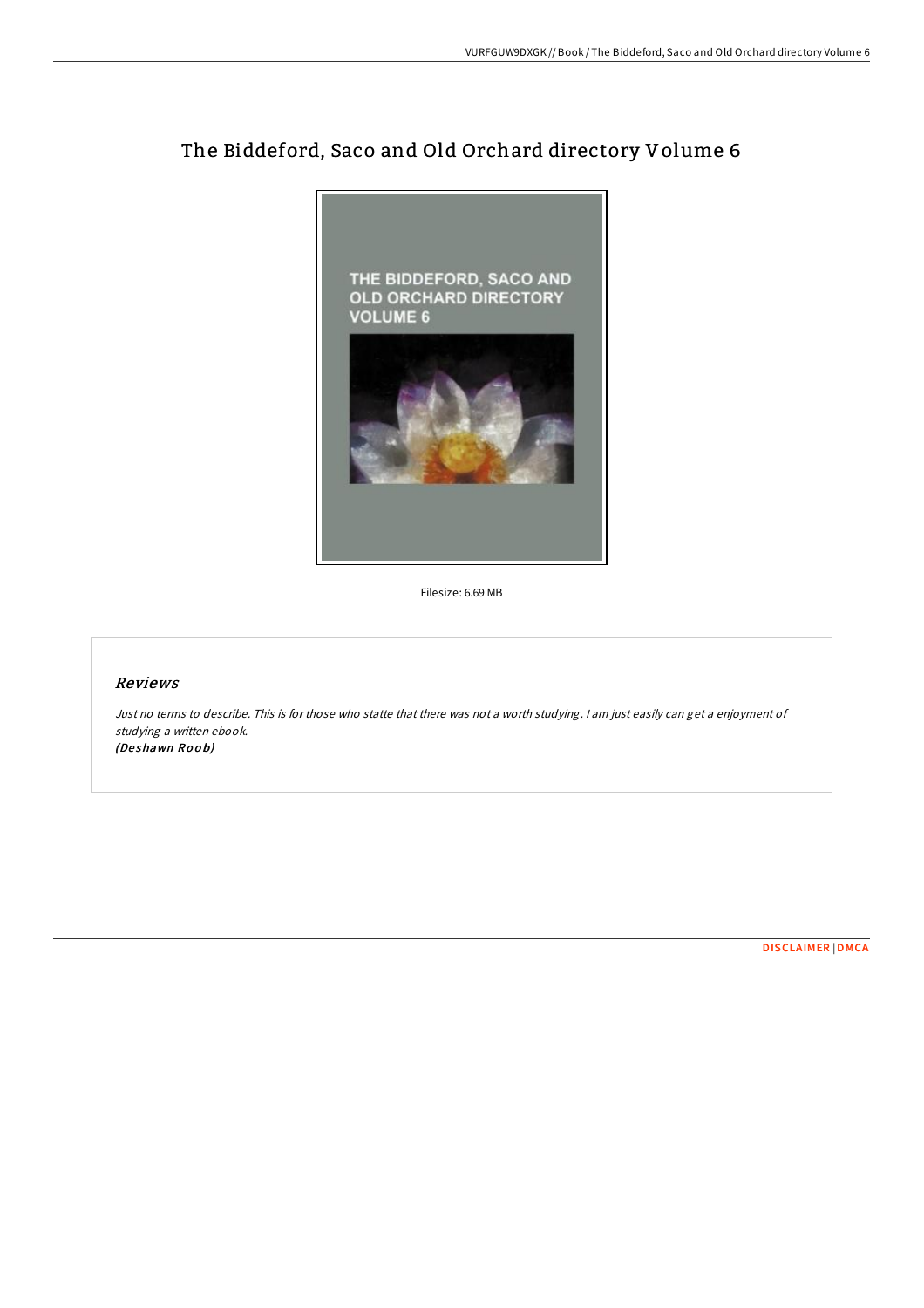## THE BIDDEFORD, SACO AND OLD ORCHARD DIRECTORY VOLUME 6



To save The Biddeford, Saco and Old Orchard directory Volume 6 PDF, please refer to the button below and save the document or have accessibility to additional information which might be highly relevant to THE BIDDEFORD, SACO AND OLD ORCHARD DIRECTORY VOLUME 6 ebook.

RareBooksClub. Paperback. Book Condition: New. This item is printed on demand. Paperback. 120 pages. Dimensions: 9.7in. x 7.4in. x 0.2in.This historic book may have numerous typos and missing text. Purchasers can download a free scanned copy of the original book (without typos) from the publisher. Not indexed. Not illustrated. 1882 Excerpt: . . . 829) SACO WATER POWER MACHINE SHOP, Smith, opposite Pearl (see page 328) Manufacturing Companies. HARDY MACHINE CO. , John Burnham, treasurer, 25 Lincoln (see page 329) LACONIA MANUFACTURING CO. , Henry S. Howe, agent, Smith (see front cover) PEPPEHELL MANUFACTURING CO. , Main, opp. Washington, Henry S. Howe, ngent(see front cover) SACO WATER POWER MACHINE SHOP, S. W. Richardson, treas. , Jas. H. McMullan, agent, Smith, opp. Pearl(cotton and woolen machinery) (see p. 328) Marble Workers. Allen O. L. , 226 Main Sawyer N. F. , 10 Lincoln Masons. Benson C. A. , 34 South Locke Stephen, 277 Main PROCTOR HIRAM O., Newtown road (see page 327) Ramsdell Ira, 27 Bacon, corner Pierson lane Roberts Charles H 60 Clifford Mattrasses (Aromatic Pino-Palmine). WADLEIGH J. D. (agent), 39 Alfred, corner Bacon (see page 320) Milliners and Millinery Goods. BULLOCK S. A. and A. B. , 89 Main (see page 321) Cook William Mrs. , 161 Main Coolidge S. F. , 213 Main COUSENS F. H. MRS. , 135 Main (see page 321) Cowan M. C, 129 Main Dolliff E. Mrs., 2 Maple Greenough A. A., 96 Main Parcher M. J., 4 Washington Music (Sheet). LANE E. and CO., 156 Main (see page 316) Music Teachers. Gowen Edwin A. , Exchange block, 119 Main PHIPPEN R. H. , 136 Main (see front cover) Walcott C. F. , 156 Main Music and Musical Instruments. Gowen Edwin A. , Exchange block, 119 Main LANE E....

B Read The Biddeford, Saco and Old [Orchard](http://almighty24.tech/the-biddeford-saco-and-old-orchard-directory-vol.html) directory Volume 6 Online  $\ensuremath{\mathop{\boxplus}}$ Download PDF The Biddeford, Saco and Old [Orchard](http://almighty24.tech/the-biddeford-saco-and-old-orchard-directory-vol.html) directory Volume 6